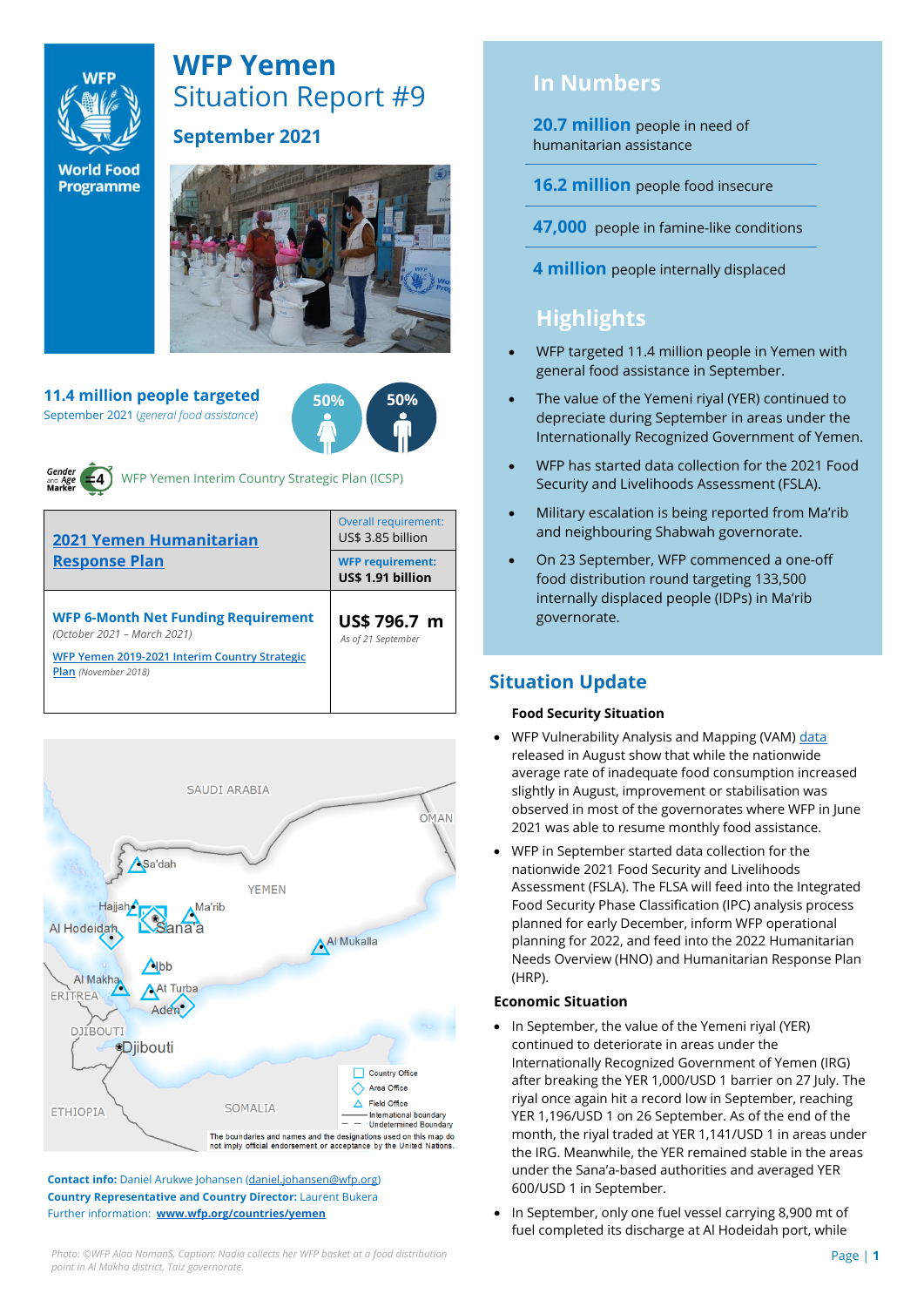a total of three vessels carrying 87,400 mt of fuel continued to be held in the Saudi-led Coalition (SLC) holding area. In the areas under the Sana'a-based authorities, all Yemen Petroleum Company (YPC) fuel stations have been closed since 07 August and vehicles now refuel from the commercial fuel stations at a price rate of USD 0.93 per litre for both gas oil and gasoline, 41 percent higher than the official rate for gasoline and 31 percent higher than the official rate for gas oil.

- In the areas under the IRG, the price of gas oil and gasoline at YPC and commercial stations increased at the end of September rating at USD 0.69 per litre, compared to the official rate of USD 0.53 per litre for gasoline and USD 0.55 per litre for gas oil.
- While there was no major interruption to WFP's operation due to the ongoing fuel crisis, a one-two day delivery delay was reported at district level where fuel is not always available.

#### **Security Situation**

• Military escalation was reported from Ma'rib and the neighbouring governorates of Shabwah and Al Bayda in September. The escalation has led to population displacement, with IO[M reporting](https://reliefweb.int/report/yemen/iom-yemen-rapid-displacement-tracking-yemen-idp-dashboard-reporting-period-26-september) close to 33,900 people displaced in Ma'rib alone since the beginning of 2021 as of early October.

#### **COVID-19**

• The number of new daily COVID-19 cases decreased slighly over the second half of September after spiking in mid-September. As of the end of the month, 9,039 cases and 1,715 deaths had been recorded by WHO.

### **WFP Operations**

#### **General Food Assistance (GFA)**

- Under the September cycle, WFP targeted 11.4 million people with general food assistance. Of these, 7.9 million people were targeted with in-kind food assistance, over 2.3 million people with commodity vouchers and more than 1.2 million people with cash-based transfers.
- On 23 September, WFP commenced a one-off food distribution round targeting 133,500 internally displaced people (IDPs) in Ma'rib governorate. By the end of September, some 20,100 people have been reached in four districts of the governorate. Under the regular GFA cycle, WFP is targeting some 526,100 people in Ma'rib in September.

# $-222$

#### **Livelihood and Resilience Projects**

• In September, WFP reached 49,700 beneficiaries with cash transfers for their participation in food assistance for assets (FFA) interventions. The participants worked in rehabilitating and constructing 98 assets during the month, including rural road rehabilitation, water harvesting schemes and agricultural projects. Additionally, a total of 36 assets were completed in four districts of Al Hodeidah governorate in September.

#### **School Feeding Programme**

• In September, around 350 mt of date bars were distributed to 639,000 students in areas under the Sana'abased authorities, while around 31 mt of high-energy biscuits (HEBs) were distributed to over 155,000 students in areas under the IRG.

# **Nutrition Assistance**

• In September, WFP assisted over 1.7 million people with nutrition support. WFP assisted 544,600 children aged 6 to 59 months and pregnant and lactating women and girls (PLWG), under its Targeted Supplementary Feeding Programme (TSFP) for the treatment of moderate acute malnutrition (MAM). For the prevention of MAM, WFP assisted 1.2 million children aged 6 to 23 months and PLWG under its Blanket Supplementary Feeding Programme (BSFP).

# **Supply Chain**

- Under the September cycle, WFP dispatched 99,000 mt of the monthly requirements of mixed food commodities under the in-kind general food assistance activity. 6,100 mt of nutrition commodities were dispatched for WFP's nutrition activities. Under the September commodity voucher cycle, over 24,800 mt of food commodities were delivered by WFP-contracted wholesalers.
- Shipping operations brought 90,100 mt of break bulk cereals and wheat flour into the country in September. Shipping also received 594 containers holding around 11,300 mt of mixed commodities.

### **Clusters and Common Services**

### **Food Security and Agriculture Cluster (FSAC)**

- In September, FSAC supported the ongoing WFP-led nationwide Food Security and Livelihoods Assessment.
- A revision of the FSAC Minimum Food Basket (MFB) and conditional cash transfer/FFA values are currently underway in view of the deteriorating exchange rate in areas under the IRG.

# **Logistics Cluster**

• In September, the Logistics Cluster supported 28 partners through its coordination and logistical information management activities.

#### **Emergency Telecommunications Cluster (ETC)**

- In September the WFP-led ETC provided data connectivity to 660 humanitarians across 16 sites in Yemen.
- Security communications services were also provided to a total of 2,499 responders supported by eight United Nations Department for Safety and Security (UNDSS) managed Security Operation Centres (SOCs).

#### **Bilateral Service Provision (BSP)**

• In September, WFP BSP delivered 4.3 million litres of fuel to WHO and UNICEF to support the uninterrupted services of hospitals and local water and sanitation services. Additionally, WFP BSP continued to extend its support to partners by shipping over  $3,800 \text{ m}^3$  of medical supplies by sea on behalf of UN agencies. Futher, 71,600 litres of fuel were delivered to INGOs and UN facilities.